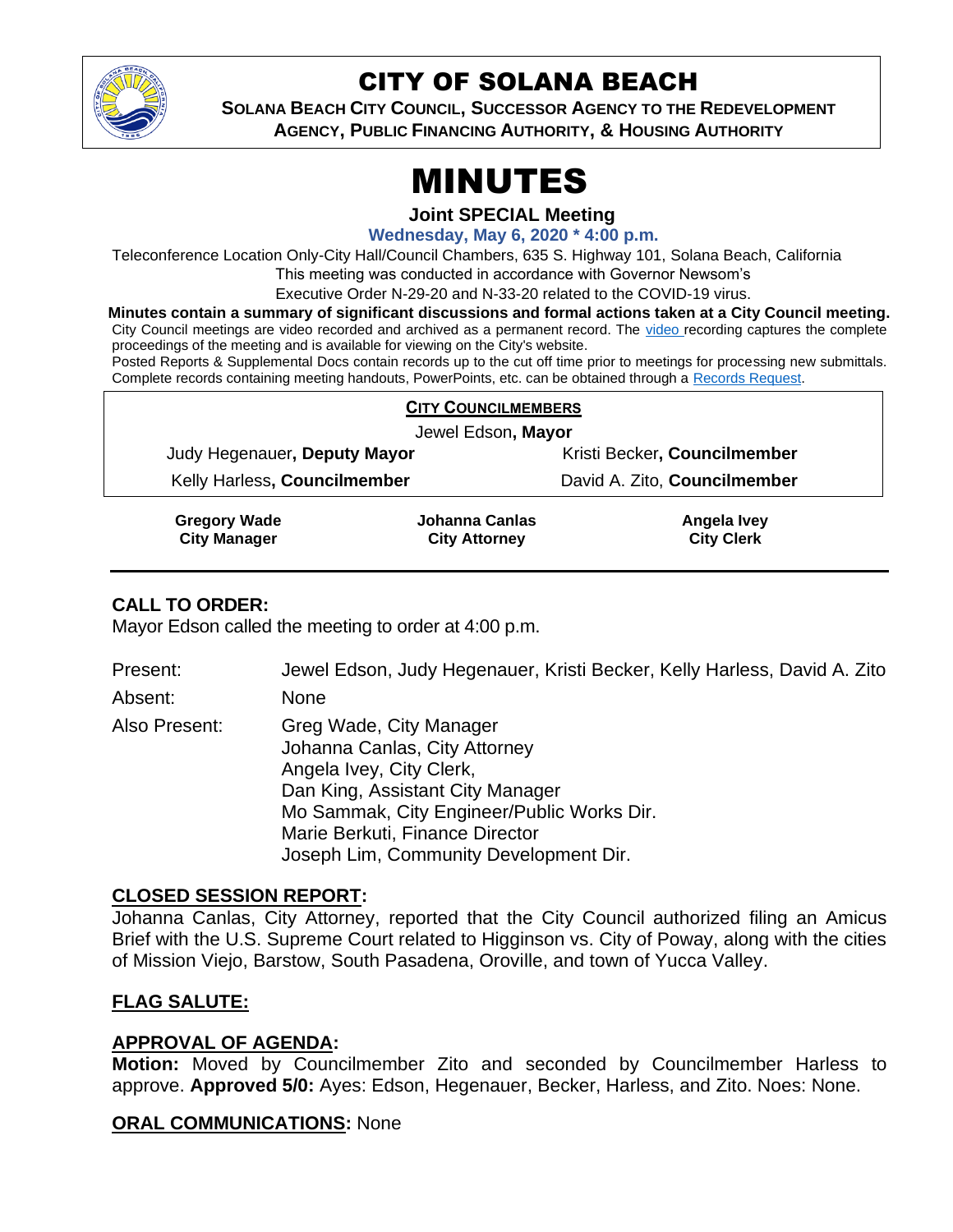## **COUNCIL COMMUNITY ANNOUNCEMENTS / COMMENTARY:**

Council reported community announcements, events and commentary.

**A. CONSENT CALENDAR:** (Action Items) (A.1. - A.3.)

**A.1. Minutes of the City Council.** (File 0300-30)

Recommendation: That the City Council

1. Approve the Minutes of the City Council Meetings held December 5, 2018, December 17, 2018, May 22, 2019, September 16, 2019, November 13, 2019 and November 20, 2019.

Approved Minutes [http://www.ci.solana-beach.ca.us/index.asp?SEC=F0F1200D-21C6-4A88-8AE1-0BC07C1A81A7&Type=B\\_BASIC](http://www.ci.solana-beach.ca.us/index.asp?SEC=F0F1200D-21C6-4A88-8AE1-0BC07C1A81A7&Type=B_BASIC)

**Motion**: Moved by Mayor Edson and seconded by Councilmember Becker to approve. Motion **Approved 5/0**: Ayes: Edson, Hegenauer, Becker, Harless and Zito. Noes: None.

#### **A.2. Emergency Paid Sick Leave Due to Coronavirus.** (File 0520-00)

Recommendation: That the City Council

1. Approve **Resolution 2020-046** adopting the side letter agreements with Solana Beach Fire Association (SBFA), Marine Safety Employee Group and the Public Works employees.

#### [Item A.2. Report \(click here\)](https://solanabeach.govoffice3.com/vertical/Sites/%7B840804C2-F869-4904-9AE3-720581350CE7%7D/uploads/Item_A.2._Report_(click_here)_05-06-20_-_O.pdf)

**Motion**: Moved by Mayor Edson and seconded by Councilmember Becker to approve. Motion **Approved 5/0**: Ayes: Edson, Hegenauer, Becker, Harless and Zito. Noes: None.

#### **A.3. Continuing the Proclamation of Existence of a Local Emergency Related to COVID-19.** (File 0240-00)

Recommendation: That the City Council

1. Consider adoption of **Resolution 2020-056** to continue the Proclamation of the Existence of a Local Emergency related to COVID-19.

[Item A.3. Report \(click here\)](https://solanabeach.govoffice3.com/vertical/Sites/%7B840804C2-F869-4904-9AE3-720581350CE7%7D/uploads/Item_A.3._Report_(click_here)_05-06-20_-_O.pdf)

**Motion**: Moved by Mayor Edson and seconded by Councilmember Becker to approve. Motion **Approved 5/0**: Ayes: Edson, Hegenauer, Becker, Harless and Zito. Noes: None.

#### **C. STAFF REPORTS: (C.1. – C.2.)**

#### **C.1. Chandler Asset Management Quarterly Update.** (File 0350-44)

Recommendation: That the City Council

1. Accept and file the Chandler Asset Quarterly Investment Report for the quarter ended March 31, 2020.

[Item C.1. Report \(click here\)](https://solanabeach.govoffice3.com/vertical/Sites/%7B840804C2-F869-4904-9AE3-720581350CE7%7D/uploads/Item_C.1._Report_(click_here)_05-06-20_-_O.pdf) 

Greg Wade, City Manager introduced the item.